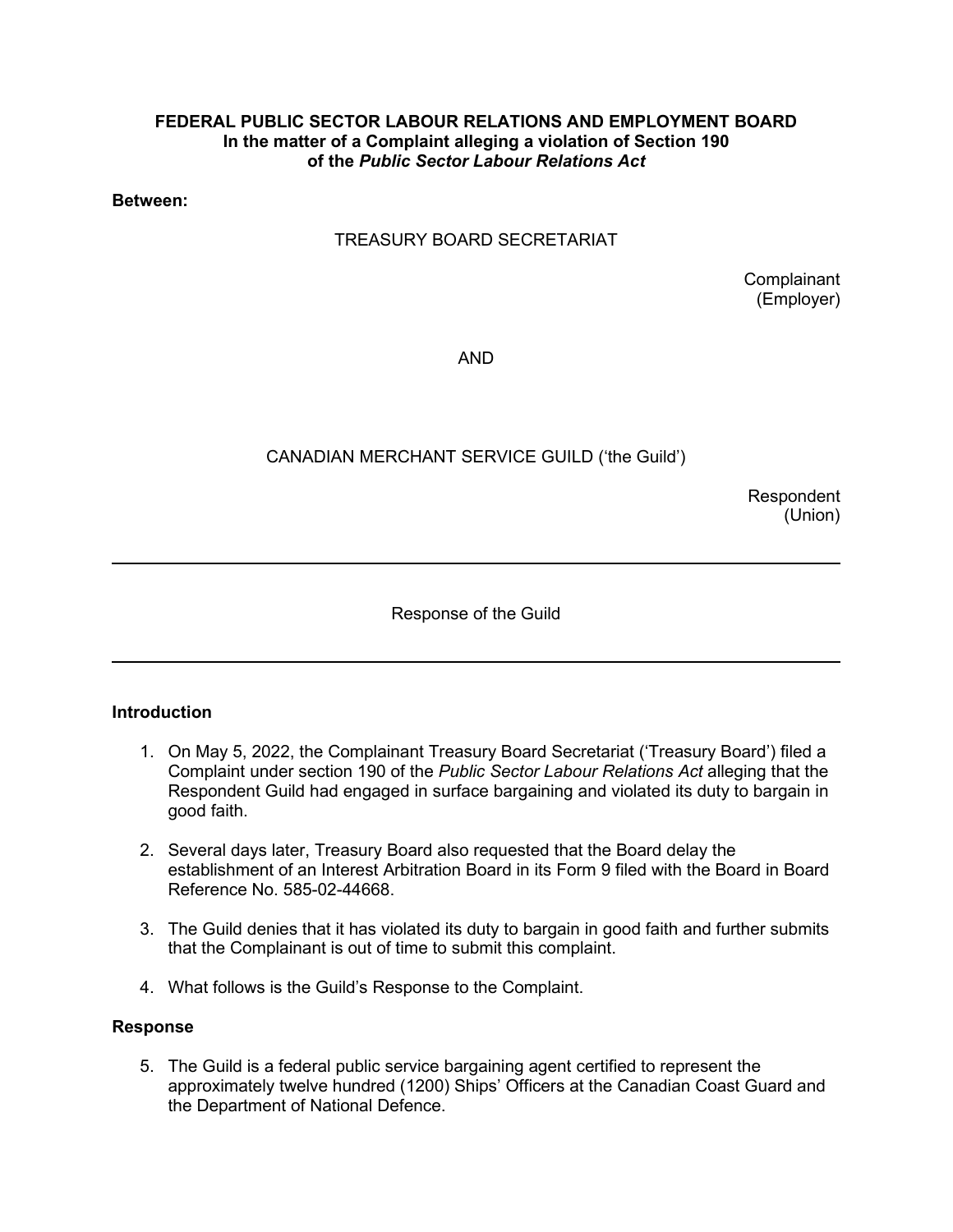- 6. The Guild's Bargaining Committee is made up of approximately sixteen (16) individuals, including eight (8) Ships' Officers from across the country. Ships' Officers work on numerous vessels across Canada with a variety of schedules and are frequently "at sea" and unable to leave their home port and/or access virtual platforms which creates logistical difficulties when attempting to schedule meetings of the bargaining committee. Neither the inclusion of Ships' Officers on the bargaining team, nor the logistical difficulties, were unique to this round of bargaining. The logistical difficulties with respect to Officers' schedules and the lack of internet at sea would be well known to the members of the Employer's bargaining committee who, like the Ships' Officers, were Coast Guard employees.
- 7. Treasury Board is the Employer of all federal public service employees including the Ships' Officers.
- 8. The Collective Agreement between the parties expired on March 31, 2018.
- 9. Notice to bargain was provided by the Guild in December 2020.
- 10. The parties held a "pre-bargaining" meeting in January 2021 to discuss bargaining protocols and dates. The Union had already conveyed to the Employer's Negotiator that its bargaining committee was comprised of Officers who work across the country and that there may be some logistical challenges to coordinate mutually agreeable times when they were not all working at sea. The Guild asked that the Employer provide a range of available bargaining dates.
- 11. The Employer subsequently advised that the earliest that it could meet was March 2021 and, in May 2021, the Employer proposed bargaining dates in mid-July 2021. The Guild agreed to the dates proposed and the parties subsequently met on July 14, 15 and 16, 2021 to exchange proposals and to conduct the first three (3) days of collective bargaining.
- 12. Between May and July 2021, the Guild continued to engage with the Complainant and the parties had several conversations to discuss process and parameters for moving forward. On May 11, 2021, the parties held a zoom meeting and during discussions, the Complainant proposed a possible pattern agreement to cover the period from 2018- 2021. The Guild advised that it would respond by the end of the week. After discussing the proposal, the Guild determined it could not agree to anything without approval from the bargaining committee and as bargaining had not yet commenced, it did not yet have a full mandate. The Guild invited the Treasury Board to present the concept at the beginning of the bargaining dates in July so that the bargaining committee could give it proper consideration.
- 13. On July 14, 2021, the parties exchanged bargaining proposals. Both sides provided a presentation and the Guild provided rationales for each of its proposals.
- 14. On the second day of collective bargaining, July 15, 2021, the Union agreed to sign off on four (4) of the Employer's proposals involving eighteen (18) collective agreement articles*.* The Employer also asked a number of questions about the Guild's proposals.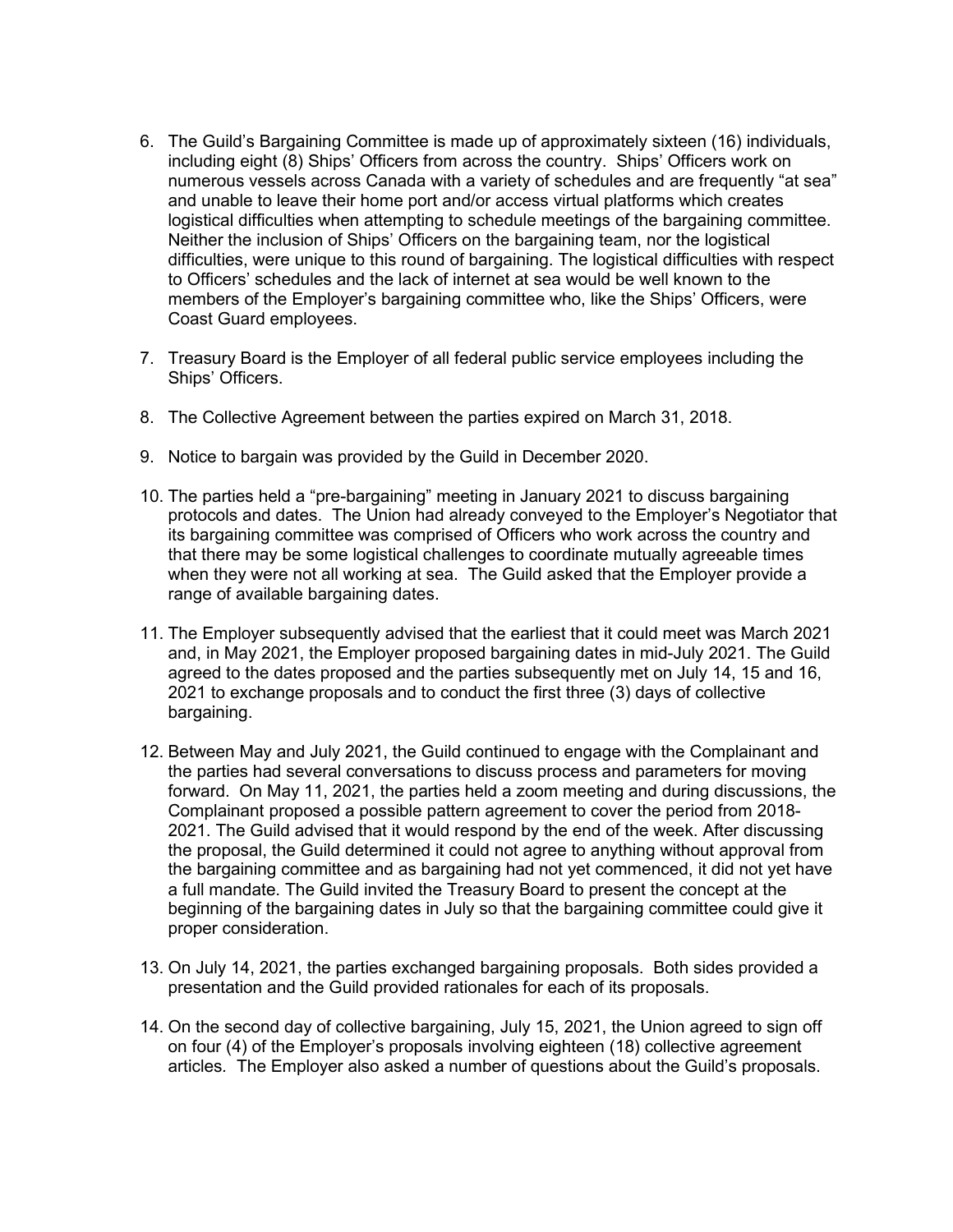- 15. On the third day of bargaining, July 16, 2021, the Guild provided substantive answers to the questions posed by the Employer the day before. The Guild also asked a number of questions about the Employer's proposals and advised the Employer of the Guild's position regarding the Employer's proposals. To date, the Guild's questions regarding the Employer's proposals remain mostly unanswered.
- 16. At the end of the July bargaining, the Guild had proposed that the parties meet again in the first few weeks of September but the Employer was not available. The parties subsequently confirmed October 4, 5 and 6, 2021 as the next three (3) days of collective bargaining.
- 17. When the bargaining continued, the Employer had a new Negotiator. The new Negotiator had been in attendance at the July dates and had also been the Treasury Board Negotiator for the SO group in previous rounds of bargaining so the Guild was hopeful that the transition would be seamless.
- 18. Unfortunately, at the commencement of the fourth day of bargaining on October 4, 2021, the Negotiator for Treasury Board commenced bargaining by advising the Guild that he did not have a mandate to agree to any major proposals. However, he had brought a representative from PSPC to conduct a presentation regarding the Employer's proposed Memorandum of Understanding regarding Collective Agreement implementation.
- 19. Notwithstanding that the Employer had explicitly advised that it had no mandate to bargain any proposals of significance, the Guild, in good faith, continued discussions with the Employer, listened to and asked questions of their presentation and even prepared a counter proposal to the Memorandum of Understanding that the Employer had tabled. The Employer was solely interested in discussing their proposed MOU and showed no interest in discussing any of the Guild's proposals. However, in an effort to keep momentum moving forward, the Guild posed questions of the Employer which remained unanswered.
- 20. The next day, October 5, 2021, the Employer's Negotiator reiterated that he could not agree to any proposals including the Guild's counter proposal on the MOU due to his lack of mandate. He also confirmed that he had no mandate to negotiate any monetary items particularly economic increases. It was only after being advised that the Employer's representative had no mandate that the Guild advised the Employer that the parties had reached an impasse and the Guild would be requesting mediation.
- 21. The Guild utilized the next day that had originally been set aside for collective bargaining, October 6, 2021, to meet with its bargaining committee.
- 22. On November 23, 2021, the Guild wrote to the Board and requested the assistance of a mediator pursuant to section 108 of the *Act.*
- 23. The parties subsequently agreed to three  $(3)$  days of mediation on March  $1 3$ , 2022.
- 24. At no point between the last date of collective bargaining on October 5, 2021 and the commencement of the mediation on March 1, 2022 did the Employer reach out to the Guild to advise that it now had a mandate and wished to resume collective bargaining.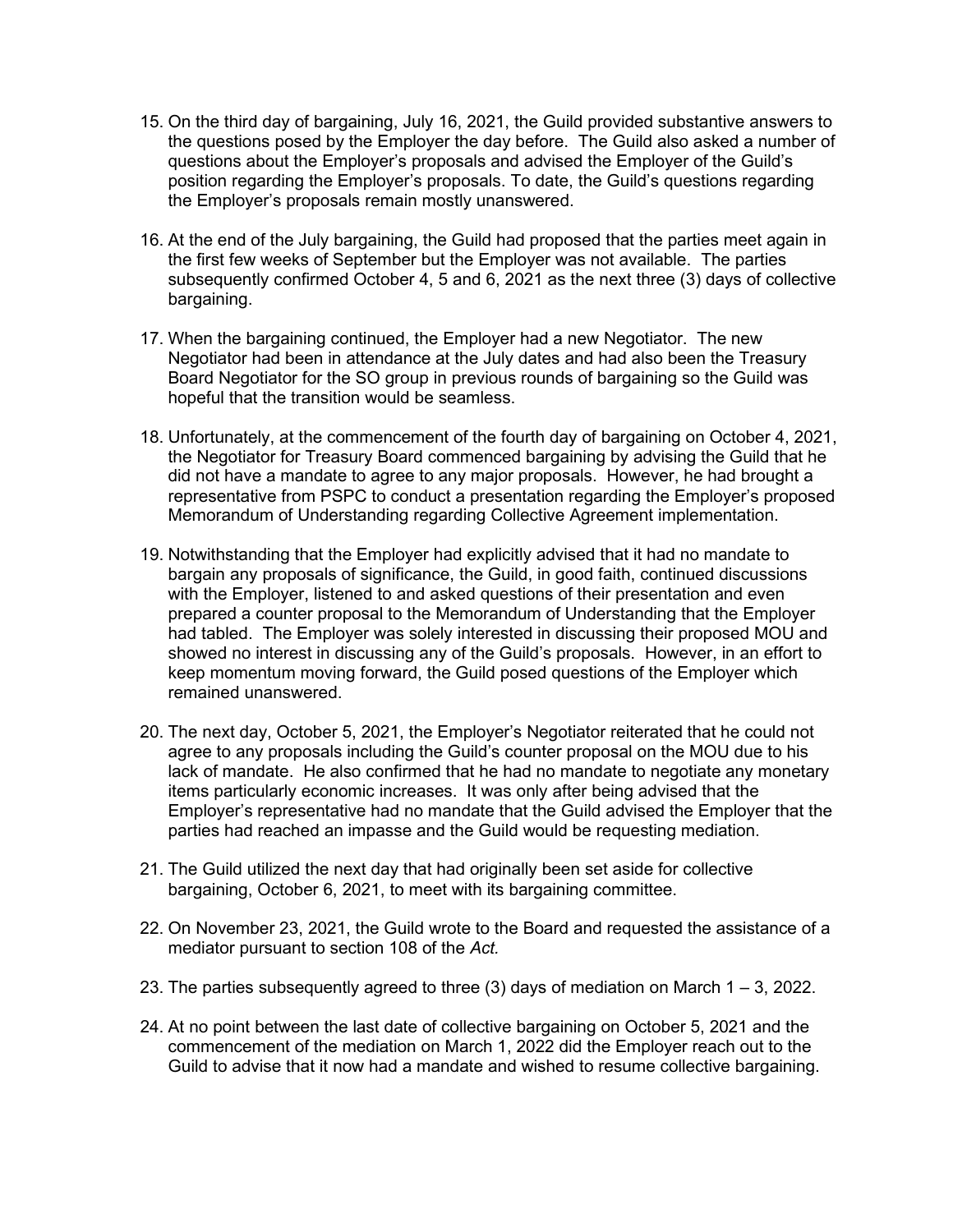- 25. At the first day of mediation on March 1, 2022, the Guild provided the Mediators with a list of six (6) proposals that it wanted to discuss and address. These 6 items were not even core issues but were intended to engage the Employer and to invite feedback and discussion before moving on to other proposals. The Mediators spent the remainder of the day meeting with the Employer.
- 26. On the second day of mediation, March 2, 2022, the Mediators advised the Guild that the Employer would not address any of the Guild's proposals individually but would do so via a comprehensive package. Later that day, the Employer tabled a comprehensive package to resolve all outstanding bargaining issues. The Guild spent the rest of the day and the following morning thoroughly reviewing the Employer's package before it determined that the Employer's "comprehensive" package only addressed a couple of the Guild's six (6) individual proposals that had been put forward on March 1, namely improvements to bereavement leave (which had already been offered to the Ships' Crew) and pay administration. The Employer's 43-page package consisted primarily of the Employer's outstanding proposals.
- 27. If the Guild's bargaining committee were to agree to the Employer's package, it would mean that nearly all of the Guild's outstanding proposals to amend approximately thirty Articles, Appendices and LOU's of the Collective Agreement would be withdrawn. It was apparent to the Guild at this point that the Employer was not seriously interested in considering the Guild's bargaining proposals.
- 28. Contrary to the Employer's assertion at paragraph 9 of its complaint, at no time was the Guild advised during the mediation sessions in March that the Employer was interested in continuing to engage in any of the Guild's priorities or outstanding issues.
- 29. To date, the Employer has not agreed to a single one of the Union's proposals although the Guild has signed off on several of the Employer's proposals.
- 30. During discussions with the Employer in April 2022, the Guild advised the Employer more than once that, if the Employer believed there were items that could be agreed upon and signed off, the Employer's Negotiator should reach out to the Guild's Negotiator. The Employer's Negotiator failed to reach out to the Guild's Negotiator.
- 31. The Guild submits that it has made every effort to bargain in good faith and has taken all aspects of the bargaining process seriously.

## **Complaint is Untimely**

- 32. Section 190(2) requires that unfair labour practice complaints filed under section 190(1) of the *Act* must be filed "not later than 90 days after the date on which the complainant knew, or in the Board's opinion ought to have known, of the action or circumstances giving rise to the complaint".
- 33. Virtually all of the particulars set out at paragraph 8 of the Complaint contain allegations that took place between December 2020 when notice to bargain was given and October 2021.
- 34. There is no question that the Complainant had full knowledge of the events that took place up until October 2021 and, if it truly believed that the Guild had violated its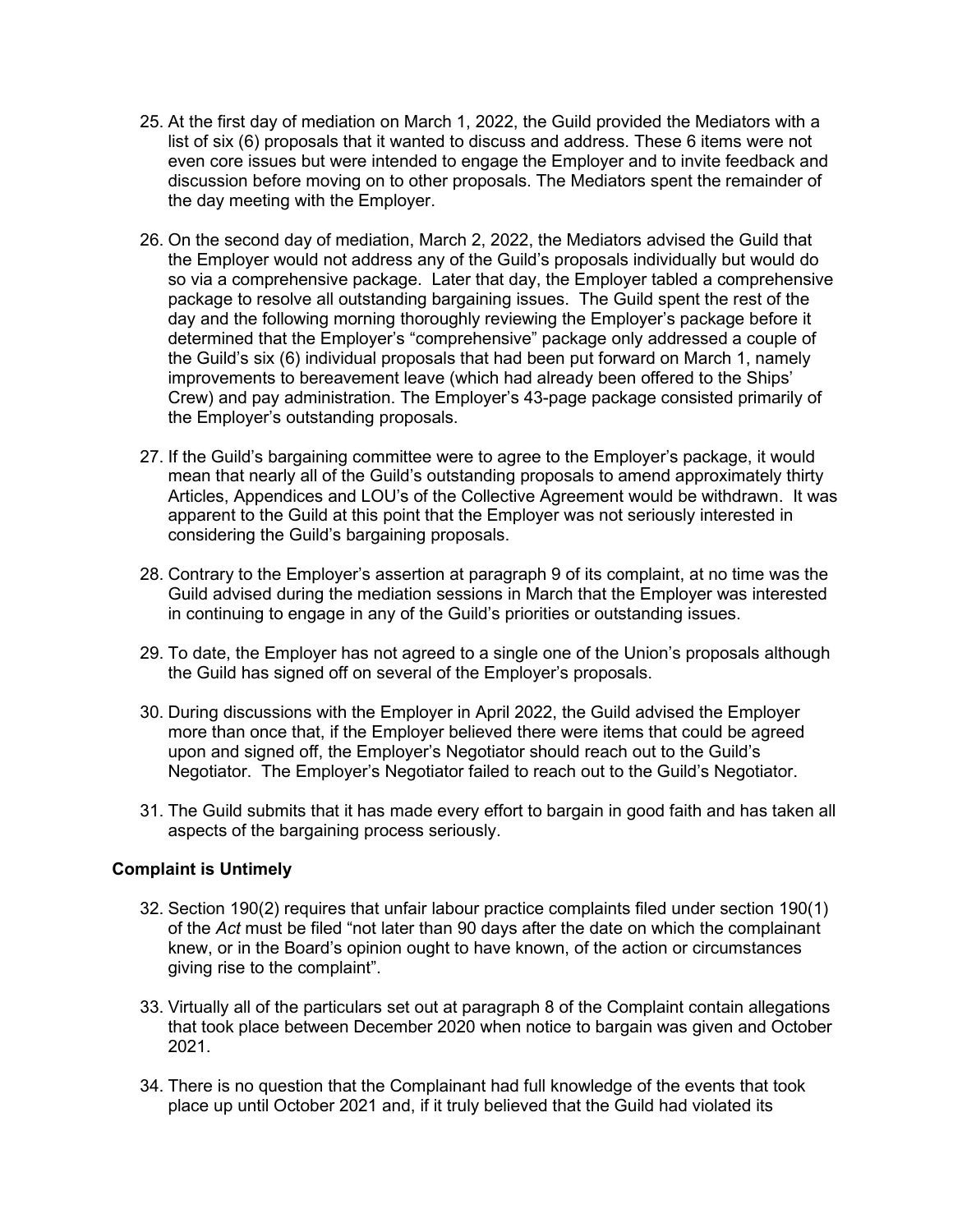statutory duty to bargain in good faith, it had 90 days to file a complaint with the Board but it chose not to do so.

- 35. Instead, the Complainant waited seven (7) months and ignored several invitations from the Guild for the Complainant's Negotiator to contact the Guild's Negotiator. It was not until the Guild filed its Form 8 Request for Arbitration on May 3 that the Complainant filed its Complaint.
- 36. The comments embedded in the Complaint itself make it clear that the Complainant had started drafting the Complaint as early as March 31, 2022.
- 37. From the Guild's perspective, it clearly communicated to the Employer in October 2021 that, based on the Employer's lack of mandate, the parties appeared to be at an impasse and that the assistance of a mediator may be the only way to resolve outstanding issues. The Guild was also clear with the Employer that it was the Employer's refusal to address issues that the Guild wished to discuss that had led to the impasse.
- 38. At no point during the intervening months or after the Guild requested the assistance of federal mediators in November 2021 did the Employer reach out to the Guild to indicate a willingness to address any of the Guild's outstanding proposals.
- 39. The Guild entered the mediation sessions in March 2022 in good faith, hopeful that the Employer would be willing to discuss and address the Guild's outstanding proposals.
- 40. Requesting the assistance of federal mediators is a statutory right that has been regularly utilized by the parties during each round of collective bargaining subsequent to the 1998 agreement. It has proved helpful in the past, with minor items being agreed upon in mediation, and the Guild was optimistic that the involvement of federal mediators would result in movement that would bring the parties closer together.
- 41. Unfortunately, after the Employer tabled their comprehensive offer, the Guild realized that the parties were still very far apart. After careful consideration of the comprehensive offer, the Guild's bargaining committee determined that a counter proposal would not be fruitful and would result in the Guild negotiating against itself. Therefore, the Guild made the decision to file its request for arbitration, as per the parties' historical practice.
- 42. The Guild was therefore surprised to learn that the Employer thought that bargaining had ended too early. Nonetheless, the Guild invited the Employer's Negotiator to reach out to the Guild's Negotiator if it wished to continue discussions, but no such contact was initiated.
- 43. In these circumstances, the Guild believes that the Employer knowingly and intentionally waited more than seven (7) months to file its complaint and it is now statute barred from proceeding.
- 44. As confirmed in *Boshra v CAPE*, 2009 PSLRB 100, section 190 (2) of the *Act*, "gives no authority to relax the deadline" of 90 days and "[t]he issue of timeliness goes directly to the Board's jurisdiction" (para 19-20)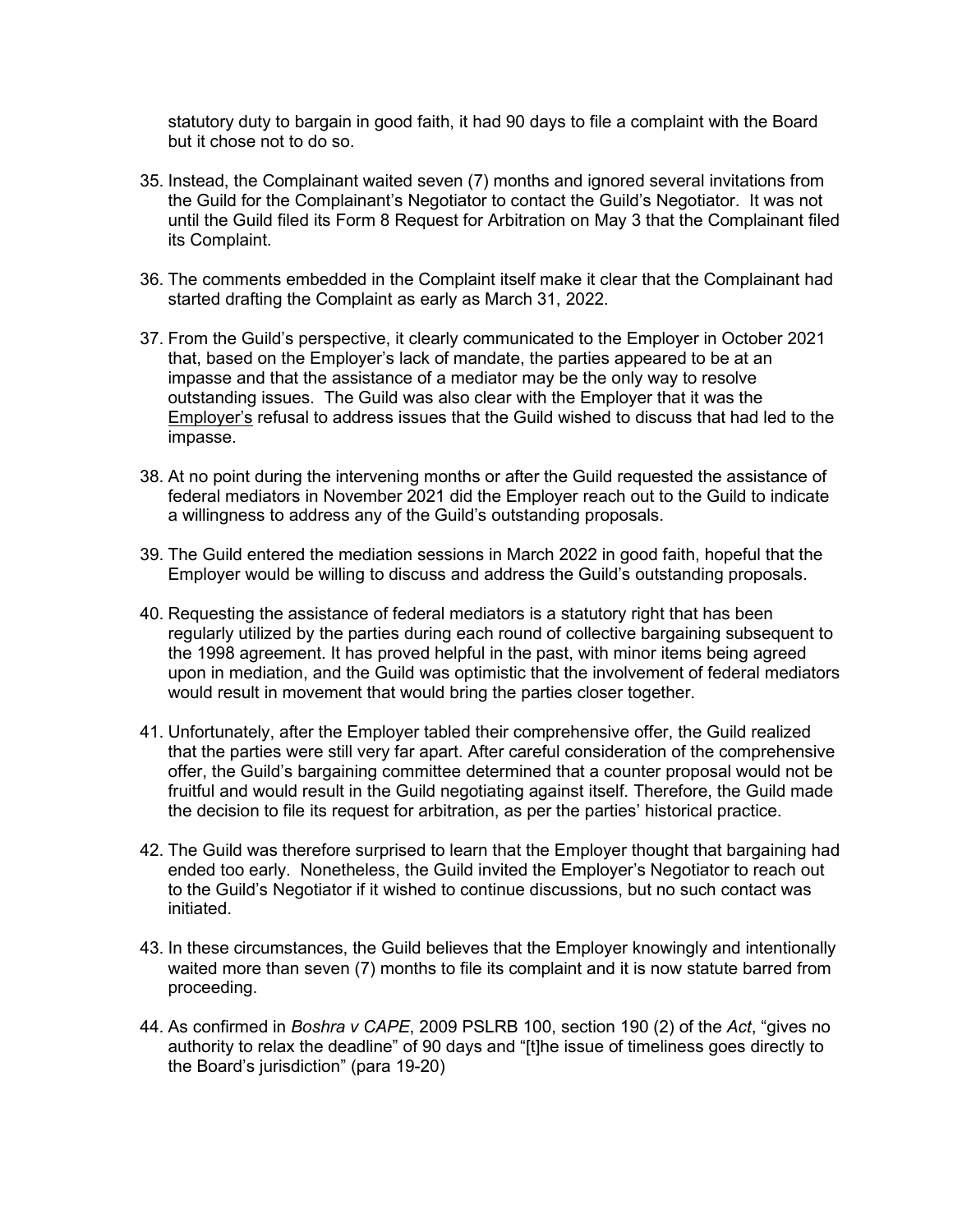- 45. While the parties engaged in mediation a process defined as voluntary in March, the Board noted in *Boshra* that "the Board does not have the option of taking the complainant's efforts to continue to work with the respondent on his case into consideration. Subsection 190(2) of the Act requires timely filing even where efforts continue to resolve a problem amicably. When those efforts later succeed, a complainant can withdraw his or her complaint." (para 47)
- 46. In these circumstances, the Guild submits that the Complaint is out of time and requests that the Board dismiss the Complaint without hearing.

#### **Response to Particulars**

- 47. The Complainant's allegations are set out at paragraph 8 of its Complaint. In addition to the general Response set out above, the Guild provides the following further response:
	- a. The Complainant alleges the Guild made proposals that Treasury Board could never accept including proposals that have failed in every round of collective bargaining including arbitration:
		- i. Guild response the Complainant failed to particularize which of the Guild's proposals it views as "non-starters" and / or reasons why it views these proposals as "non-starters". If anything, the Guild submits that this allegation demonstrates that the Complainant entered into bargaining with a "closed mind" to some of the Guild's proposals and was not willing to entertain and engage in an open discussion of them. The Guild reserves the right to comment more fully in the event the Complainant specifies which of the Guild's proposals were "non-starters". Finally, the Guild disputes the Employer's argument that the submission of a proposal that has not been successful in previous rounds of bargaining is evidence of surface bargaining or a violation of its duty to bargain in good faith.
	- b. The complainant alleges the Guild failed to provide a full justification of its bargaining position:
		- i. Guild response The Guild is puzzled by this allegation. The Guild provided a full explanation and rationale for its proposals when the initial exchange took place on July 14, 2021. As set out above, the Guild also provided a full response to questions posed by the Complainant the following day. The Guild is not aware of any outstanding questions posed by the Complainant to which it has failed to provide an answer. Again, the Complainant failed to provide any particulars of this allegation and the Guild reserves its right to comment more fully in the event that the Complainant provides further particulars.
	- c. The Complainant states that the Guild failed to respond to or make counter offers to the comprehensive offer presented in March 2022:
		- i. Guild response As the Guild explained to the Mediators, it reviewed and considered what the Complainant called its "comprehensive offer" but, after determining that the "comprehensive offer" contained virtually none of the Guild's proposals, the Guild's bargaining committee determined that the Complainant was not serious about entering into a renewal collective agreement. Had the Guild submitted a counter proposal, it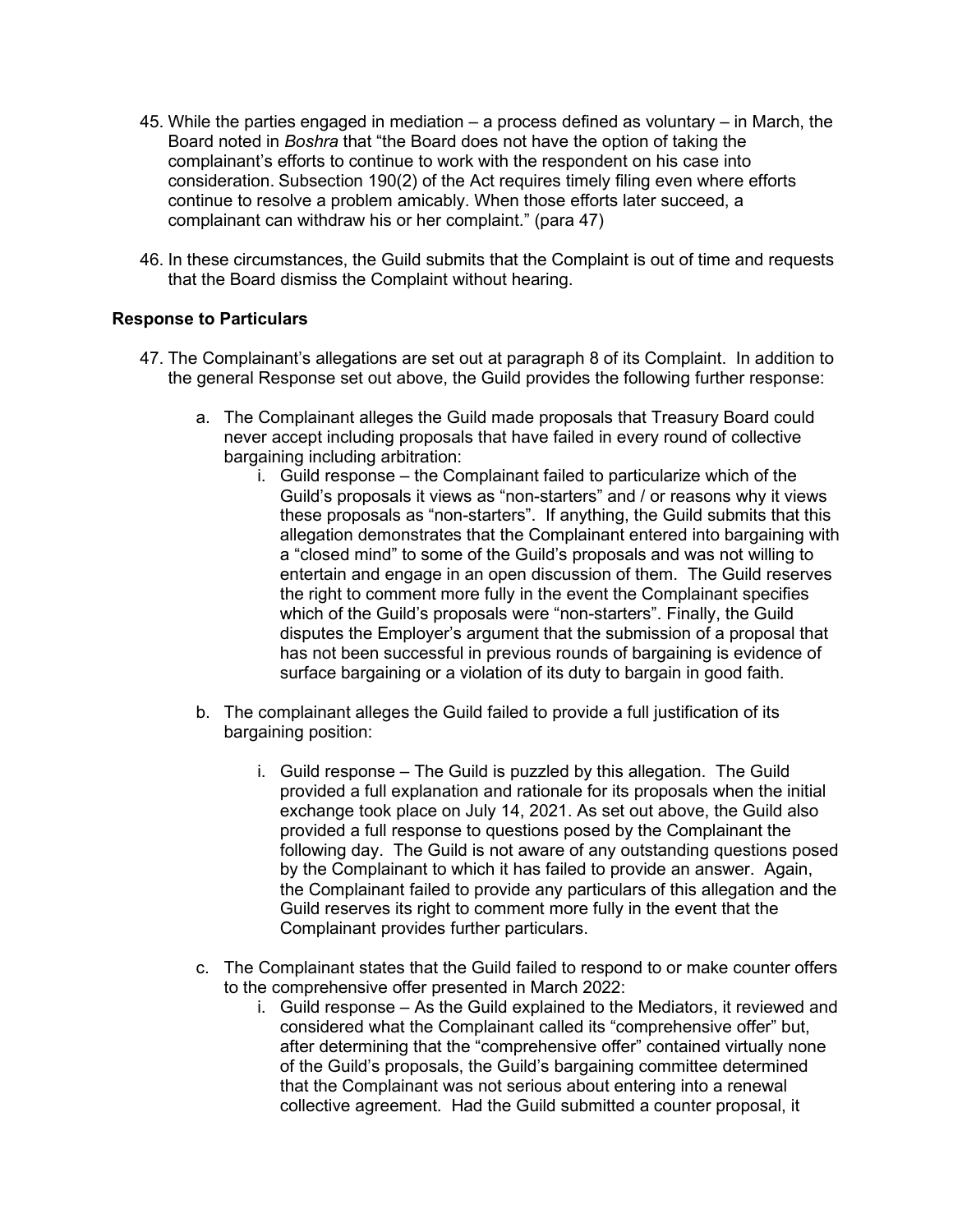would have been negotiating against itself. The Guild's bargaining committee was of the view that the parties were far apart and, after careful consideration and a further review and discussion of the Employer's package, the committee determined a counter proposal would not be productive. Nonetheless, the Guild's President subsequently communicated to the Complainant that it would be necessary for Treasury Board to address some of the Guild's proposals in any comprehensive package and invited the Complainant's Negotiator to contact the Guild's negotiator but no response was forthcoming.

- d. The Complainant alleges that the Guild has failed to respond to the Complainant's objections to its proposals:
	- i. Guild response Again, the Complainant has failed to particularize its allegation and detail which of the Guild's proposals are objectionable. The Complainant is stating that it objected to the Guild's proposals and effectively acknowledges that it did not provide counter proposals on those issues, which would have furthered bargaining. Nevertheless, while the Guild disputes that it is obligated to respond to "objections", the Guild reserves its right to respond more fully should the Complainant provide particulars of the allegation.
- e. The Complainant alleges that the Guild rejected the Complainant's list of "plausible issues to discuss at the October 2021 negotiation session and focused the majority of the negotiations on one issue":
	- i. Guild response As set out above, the Guild submits that this characterization of what took place during the October 2021 negotiations is inaccurate. The Complainant commenced negotiations by indicating that it had no mandate to discuss anything "major" and had already invited Mathieu Carrière from Public Services and Procurement Canada to provide a presentation on its proposed MOU to implement the Collective Agreement.
- f. The Complainant alleges that the Guild refused to discuss unnamed issues because the Complainant could not agree to the issue the Guild wanted to discuss.
	- i. Guild response This allegation also lacks particulars and the Guild is truly puzzled as to what single issue the Complainant alleges that the Guild insisted on discussing. The Guild reserves its right to respond more fully in the event the Complainant provides particulars.
- g. The Complainant alleges that the Guild arbitrarily ended both the October and March sessions:
	- i. Guild response As set out herein, the Guild clearly communicated its reasons for ending the October session, namely, the Employer had indicated it had no mandate to discuss major issues. Similarly, with respect to the March sessions, the Employer's comprehensive offer was completely one-sided to the extent that agreeing to it would have meant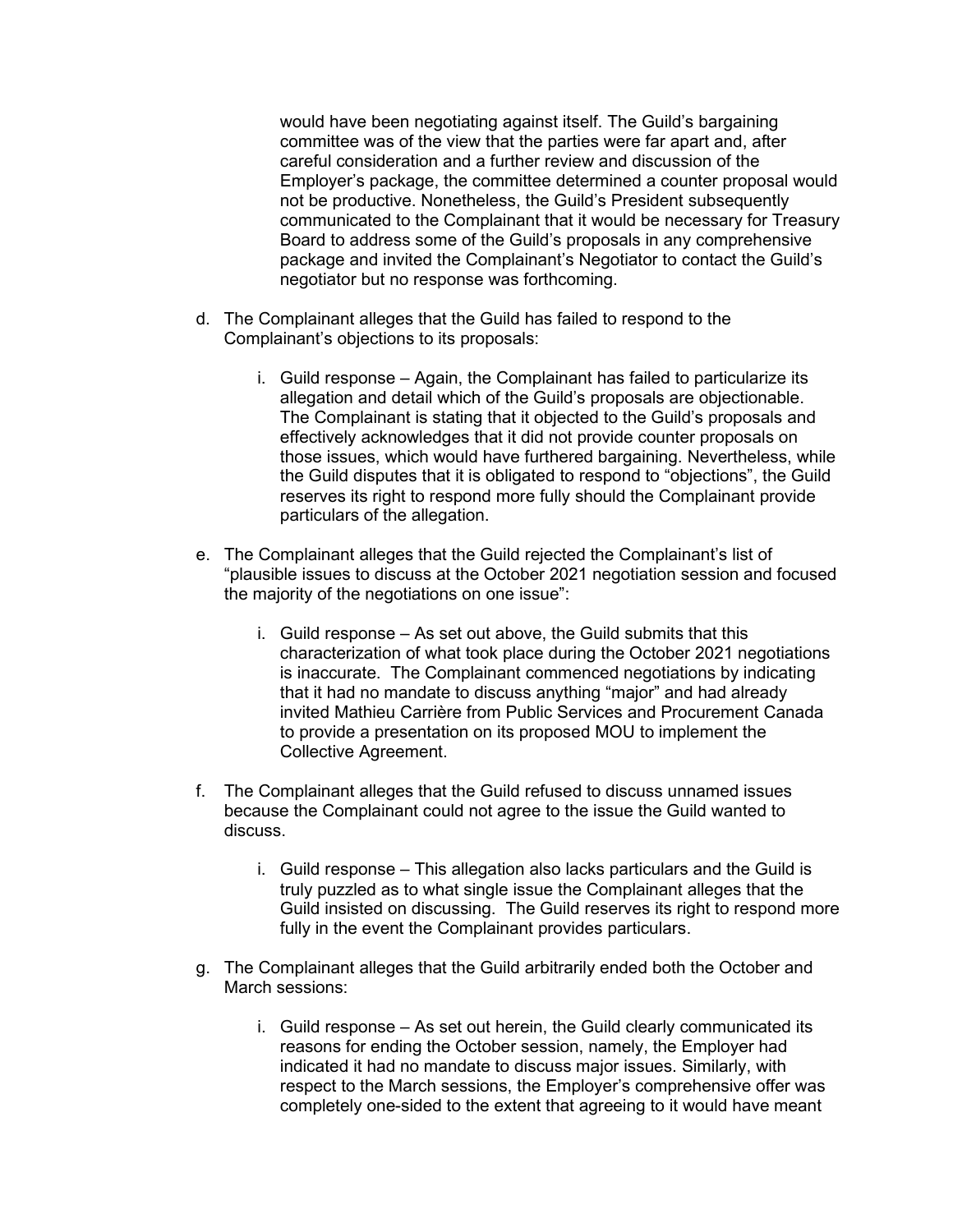that the Guild's bargaining committee would have had to withdraw virtually all of its bargaining proposals. The Employer knew, or ought to have known, that this was untenable to the Guild.

- h. The Complainant alleges that the Guild refused to start negotiations in March 2021 and seems to suggest that the Guild delayed bargaining for nearly 7.5 months:
	- i. Guild response the Guild disagrees with this characterization of events. The Employer was not available to start bargaining until March 2021 at the earliest (3 months after notice to bargain was given) and then only provided July bargaining dates as a possibility when the Guild advised that its bargaining committee was not all available in March 2021.
- i. The Complainant alleges that the Guild did not make itself available for mediation until March 2022 – 6 months after walking away from negotiations:
	- i. Guild response Contrary to the Complainant's assertion, mediation occurred 5 months, not 6 months, after negotiations. The Request for the Appointment of a Mediator was sent by the Guild on November 23, 2021, and two weeks later, the Board emailed the parties on December 10, 2021 to confirm March 1-3, 2022 as the dates. Mediation occurred less than 3.5 months after the request was sent. Given the intervening holiday period along with the need to coordinate multiple schedules, and that a date was assigned two weeks after the request was sent, the Guild submits that there were no unreasonable delays that would lend support to the Complainant's allegation.
- j. The Complainant alleges that the Guild prematurely requested arbitration of the collective agreement:
	- i. Guild response As stated above, the Guild advised the Complainant in October 2021 that the parties were at an impasse and the Complainant remained unwilling to discuss the Guild's proposals. The President advised Stephen Diotte on at least two (2) occasions that the Treasury Board Negotiator ought to reach out to the Guild's Negotiator, but they did not do so. Considering the impasse and that 3 days of mediation had failed, the logical next step and customary process was to request arbitration of the collective agreement.
- 48. The Guild disagrees that the steps taken by the complainant as described in paragraph 9 can be characterized as "reasonable efforts to reach a collective agreement throughout the bargaining process".
- 49. Inviting the Guild to submit alternative proposals, and then providing a "comprehensive proposal" that includes none of the Guild's priorities, were not indicative of a desire to arrive at a contract.
- 50. Additionally, the Complainant acknowledges at paragraph 9 (2) that it was in "caretaker period" and suggested the parties continue discussions in preparation for future negotiation sessions. The Complainant's description of being in "caretaker period"